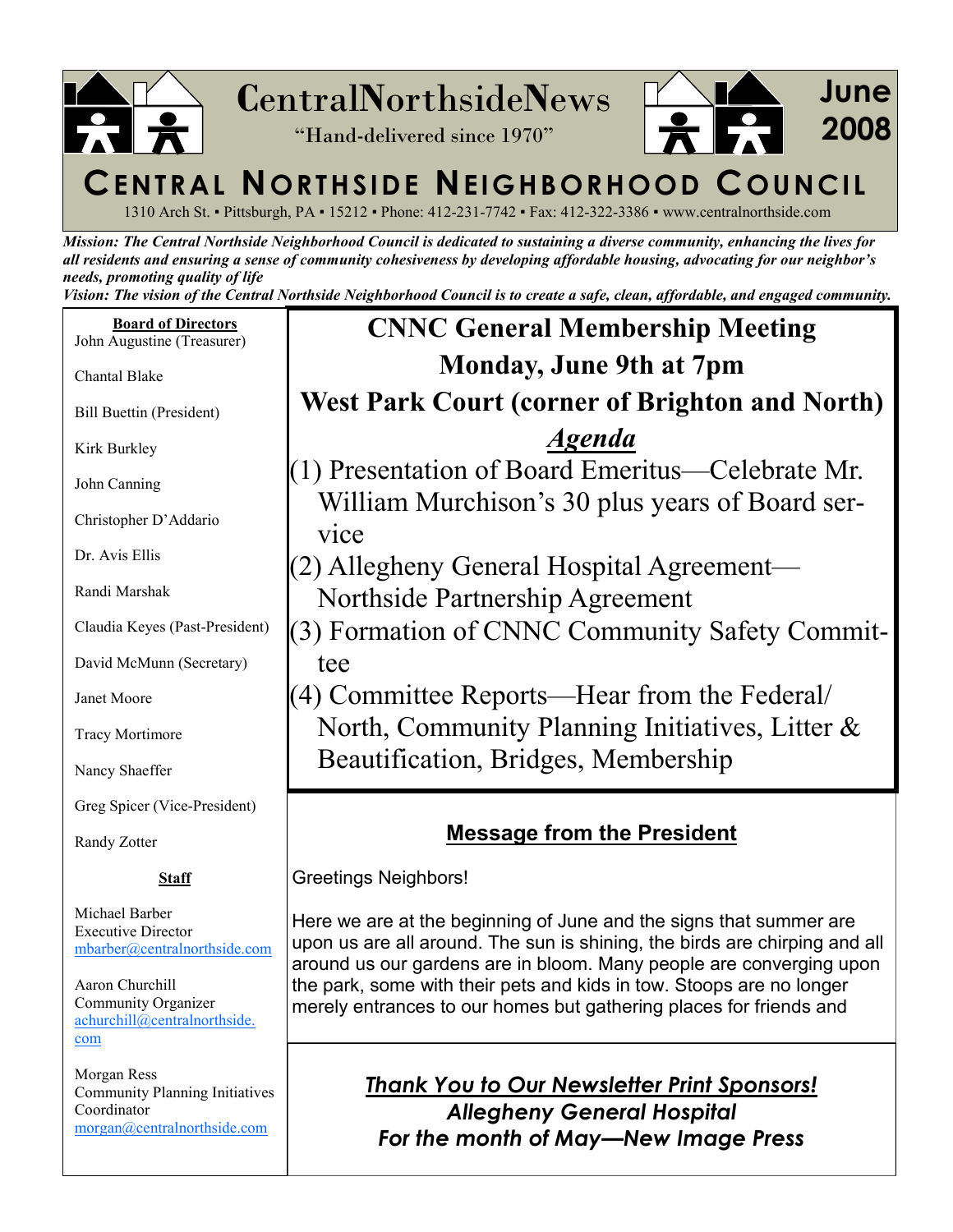### Page 2 Central Northside News—June 2008

## announcements...announcements...anno



### William Murchison to be honored as Board Emeritus

At the June 9th General Membership meeting, the CNNC will honor Mr. William Murchison's nearly forty years of service to this community by designating him Board Emeritus. Mr. Murchison was a founding CNNC Board member, and has played key roles in the CNNC's most significant projects, including West Park Court, Arch Court and MLK School.

Mr. Murchison first became drawn to community service as block clubs cropped up in the neighborhood during the late 1960's, which a short time later became the impetus for the CNNC's founding. He and the other founders quickly went to work by renovating and selling two houses to low-income residents on Alpine St.

Over the years, Mr. Murchison has served as president of the Board and on an array of committees. When asked what has been the most fun part of being part of the Council, he notes his love for organizing family friendly events such as the Halloween Festival and Summer Street Party.

In spite of his newly earned title, Mr. Murchison still plans on being involved in the Council, and his voice will undoubtedly continue to carry weight. Perhaps the most simple but poignant piece of wisdom he imparts is that residents practice respect: "[what makes a good community] is respect. When you respect people, they'll respect you back."  $\sqrt{Mr. \; Murchison: \; Courtesy \; of}$ 

# PITTSBURGH SYMPHONY ORCHESTI

The CNNC is pleased to announce its partnership with the Pittsburgh Symphony Orchestra. The PSO will perform in the 5th Annual Community Partners Concern on June 26, 2008, 8pm @ Heinz Hall. Special quest will be recording artist, Isaac Hayes. Tickets are currently on sale at www.pittsburghsymphony.org or 1-800-743-8560 and ticket prices range from \$21.50 - \$112.50.

Simply enter promotional code 6646 to ensure that the CNNC receives the proceeds of your ticket. Questions? Contact CNNC: 231-7742. Proceeds will help fund the community planning process.

#### HURRY—Federal Hill Homes For Sale!

CNNC and S & A Homes are pleased to report that the strong pre-sales of the 23-home first phase will be fol-

lowed by the start of construction within a month. Five homes are already under contract and four have a hold deposit, so make sure to inquire soon!



Town home prices range from approximately \$130,000 to \$230,000 for homes from 1,430 to 2,350 square feet, including two off-street parking spaces. All have 3 bedrooms and from 1.5 to 3.5 bathes. For qualified buyers with incomes below 80% of area median income, the URA can provide deferred second mort-



gages up to \$55,000 to reduce the cost below \$100,000. Homes are expected to be completed by the end of 2008.

For information, call either Robert Iseman at 724-333- 4349 or Michael Barber at 412-231-7742.

Heather Mull, City Paper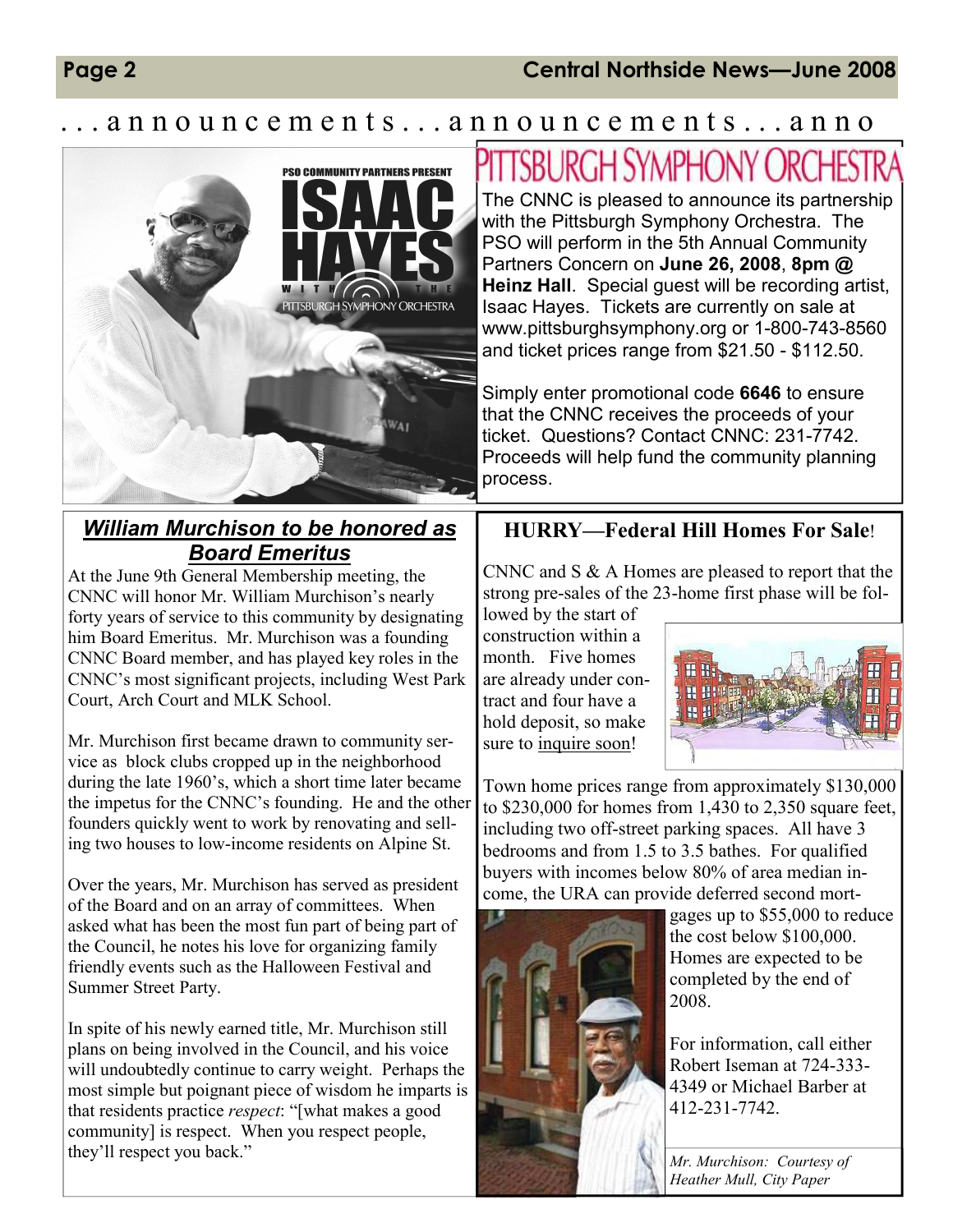Page 3 Central Northside News—June 2008

Come out for "SUMMER PEACE" The Annual Summer Street Party Sunday July 20 4 - 8 p.m. 1300 Block of Arch Street Bring a Side Dish or Dessert Food Tickets– 50 cents or 3/ \$1 昂 Hot Dogs & Hamburgers **PERIT-PRIS YEAT-PRISERT CONTEST** Fruit, Chips, Pop Little Hugs, Water **Entertainment** D.J. Live and on Stage Local Home Grown Talent Bring your best Homemade dessert, enter the contest and win a ...For All Ages prize! CNNC Dessert Contest Imagine there are no calories, **Imagine all the people,** Its easy if you try. The same series of the Unit of the Unit of the Unit of the Unit of the Unit of the Unit o No portions size to guide us, You may say I'm a dreamer, Only made with pride. But I hope I'm not the only one. So Sunday July 20th come join us, and this neighborhood could eat as one. We need your help; please get involved today . Just email your entry to Willie Dawson at wfdjr65@verzon.net or call 412-322-5980 or fill out the form below. Peace—Willie D with help from Johnny L. Categories: Cakes, Pies and Cobblers, Jellos and Puddings, Cookies and Bars, Others? - - - - - - - - - - - - - - - - - - - - - - - - - - - - - - - - - - - - - - - - - - - - - - - - - - - - - - - - - - - - -- - - - - - - - - - - - - - - - - - - - - - - - - - - - - - DESSERT CONTEST ENTRY FORM Name: The contract of the contract of the contract of  $\Delta$ ddress:  $\Delta$ ddress:  $\Delta$ Phone #: \_\_\_\_\_\_\_\_\_\_\_\_\_\_\_\_\_\_\_\_\_\_\_\_\_\_\_\_\_\_\_\_\_\_\_\_\_\_ Email: \_\_\_\_\_\_\_\_\_\_\_\_\_\_\_\_\_\_\_\_\_\_\_\_\_\_\_\_\_\_\_\_\_\_\_\_\_\_\_\_\_\_ Dessert Category: \_\_\_\_\_\_\_\_\_\_\_\_\_\_\_\_\_\_\_\_\_\_\_\_\_\_\_\_\_\_\_ Dessert Name: \_\_\_\_\_\_\_\_\_\_\_\_\_\_\_\_\_\_\_\_\_\_\_\_\_\_\_\_\_\_\_\_\_\_\_\_ Return entry form to CNNC Office, Arch Court, 1310 Arch Street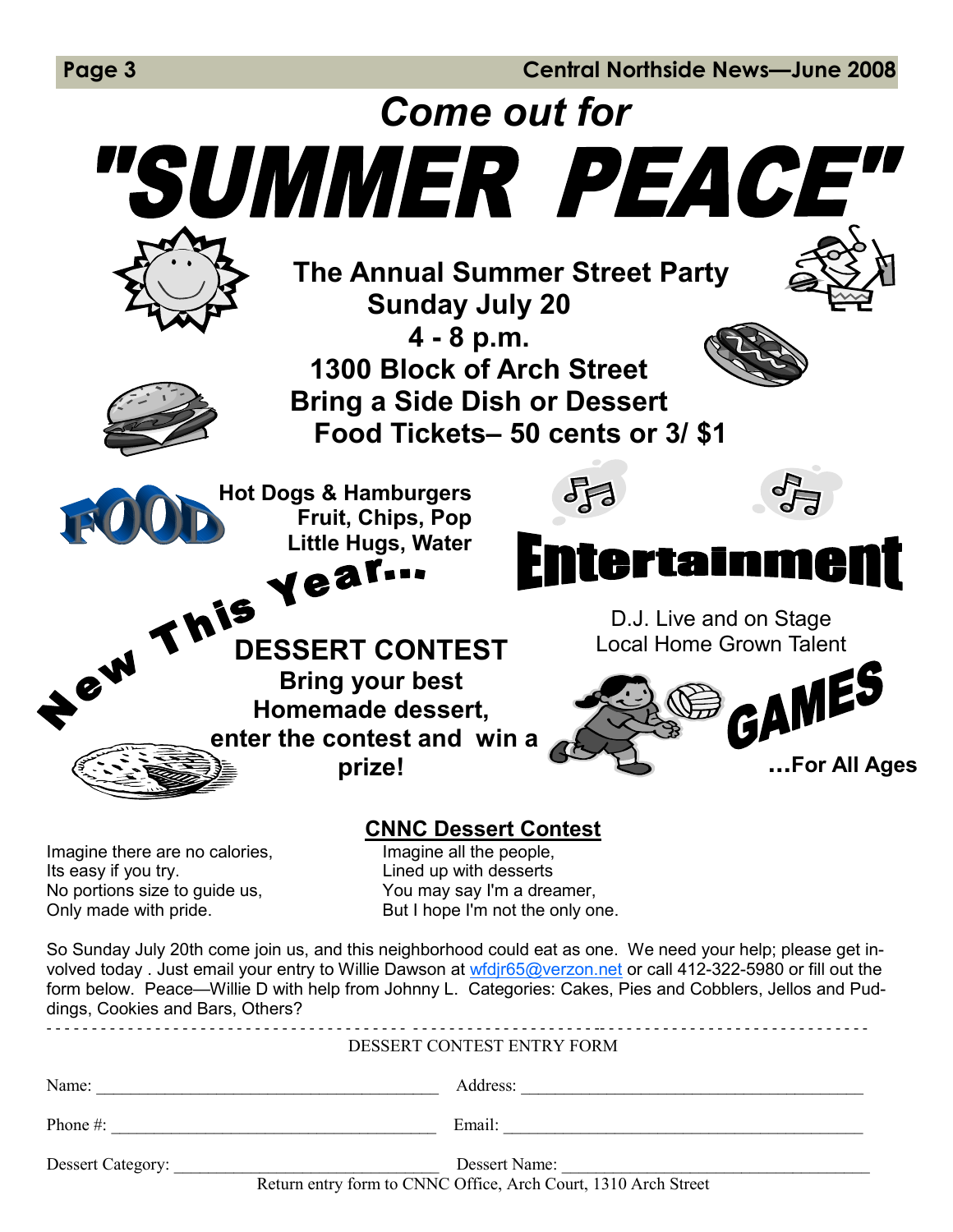### Page 4 Central Northside News—June 2008

## CNNC Youth Interns Up and Running

SQL query, GIS mapping, vacant house, tax lien, parcel ID. These words are not in the lexicon of a typical Northside teenager. Yet in a short two months, four of our neighborhood's youth, ages 14-18—Marleenia Harp, Cornell and Nadia Samuels, and Tanisha White—have been immersed in the world of urban planning and GIS mapping.

Although the world of computers is not completely obscure to these teenagers—Tinesha and Cornell are MySpace adherents—putting their computer savvy to productive use is a different task. Under the guidance of CNNC staff member Morgan Ress, the interns have gained technical training in Geographic Information Systems (GIS), a computer-based data management and mapping program. Typically, GIS is only taught in university-level courses.

Even with only a couple months under their belt, the interns are taking pride in their work. For example, when discussing the Pittsburgh Port Authority's maps, the interns all commented that they could "make better maps than them." So far the interns have mapped the location of CNNC members, rental properties, and bus routes. This summer, the interns will continue to produce work that will be an integral part of the CNNC's community planning process.

The experience, however, is more than just sitting in front of a computer screen. For example, the interns attend committee meetings and conduct field work; in turn, they have come to a greater appreciation of the community and the residents. Having attended several community meetings, Nadia notes how her perception of her community has changed: "people want to get involved in their community; before I came here, I didn't think people cared about their community."

# OPEN HOUSE June 19th, 6-8pm at Arch Court Refreshments Served

Learn about the GIS program and meet Cornell, Marleenia, Nadia, and Tanishia at 1310 Arch St. For more information call Morgan at 412.231.7742.



Our GIS Interns (Left to Right): Marleenia Harp, Cornell Samuels, Morgan Ress (CNNC Staff), Nadia Samuels, Tinesha White

#### Central Northside Neighbor of the Year: Audrey Woods

Enter Arch Court, a senior-citizens apartment build-

ing, and you will find a warm, cozy environment. As manager of Arch Court, Audrey deserves the credit for creating a place where residents, families, and friends want to spend time together. Through various partnerships with local businesses and organizations, she has established a vegetable garden, conducted healthy cooking classes, invited students from MLK



School to celebrate holidays, and redecorated the public space to enhance social engagement.

In addition, she endeavors enthusiastically to connect the residents of Arch Court to the community through membership and participation in the CNNC. A true partner with CNNC, she accommodates the CNNC's office presence and meetings at Arch Court with patience and flexibility.

Audrey was honored at the Northside Leadership Conference's Annual Scholarship and Awards dinner on May 22nd. When asked about the honor, Audrey replied with typical humility, "I was surprised, but I'm also honored." Thank you, Audrey for all the work you do—indeed, it's our honor to have you serve our community.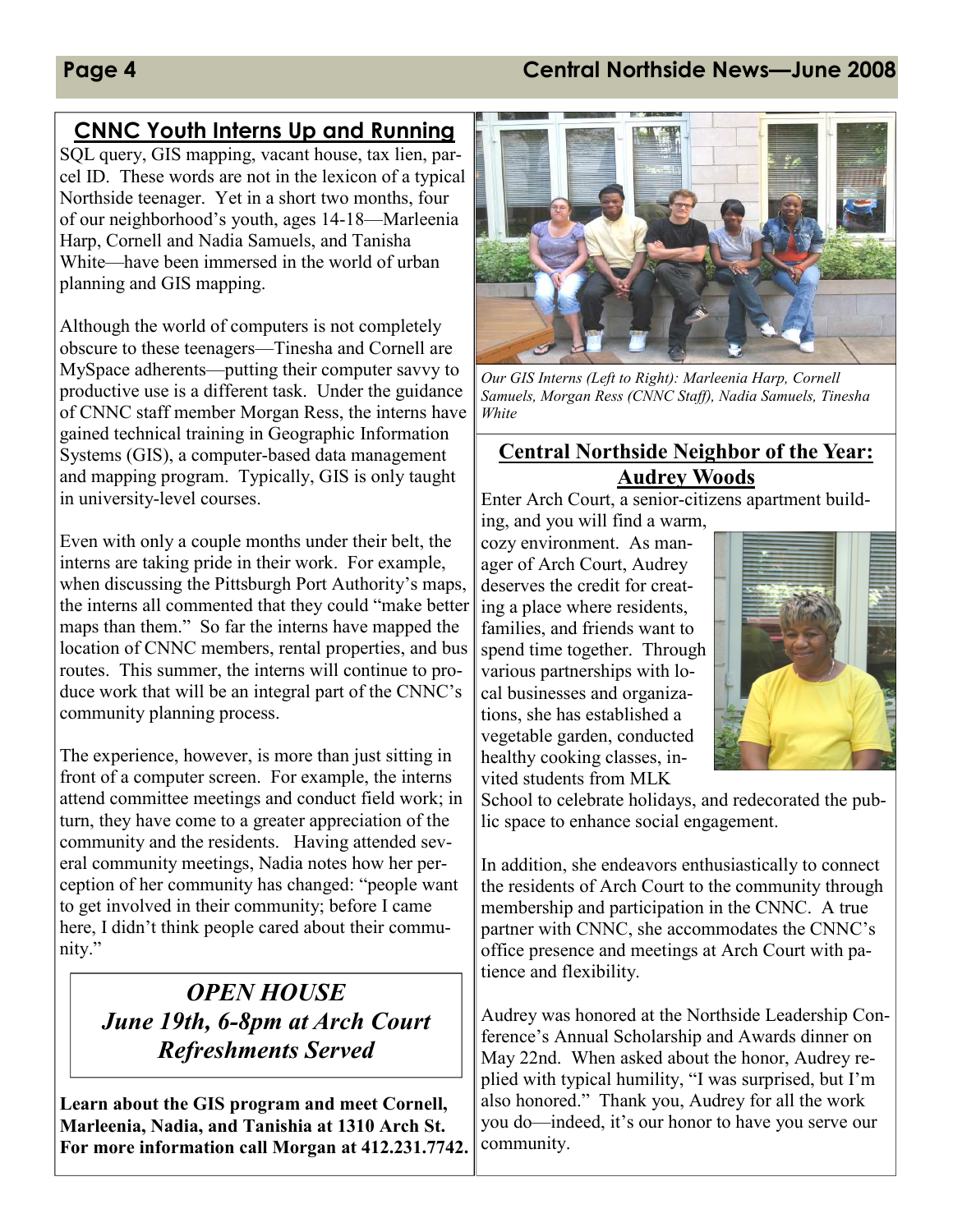# Upcoming Events

June 3 Federal North Committee, 6pm at Arch Court June 4 Community Planning Initiative Committee, 6pm at Arch Court June 4 Membership Committee, 6:30pm at Arch Court June 5 Northside Public Safety Council, 5:30pm at Northside Leadership Conf. June 7 Neighborhood Clean-Up Day, 10am at Mechanic's Retreat Park June 9 General Membership Meeting, 7pm at West Park Court June 11 Jefferson Recreation Center Committee, 6pm at Arch Court June 12 Safe Streets, 7pm at Arch Court June 13 Beleza Art Opening Potluck, 6:30pm at Beleza June 15 Family and Community Day, 12-5pm at Mattress Factory June 16 AGH Reinvestment Committee, 5pm at AGH June 17 Mexican War Streets Society, 7 at Allegheny Commons Unitarian Church June 19 CNNC Open House—GIS Internship Program, 6-8pm at Arch Court June 19 Litter and Beautification Committee, 6:30pm at Arch Court June 21 Summer Street Party Committee, 12:30pm at 411 Jacksonia June 26 Pittsburgh Symphony, Community Partners Concert, 8pm at Heinz Hall Fridays Citiparks Farmers' Market, 3:30-7:30 at East Park, Allegheny Commons

### Message from the President (cont'd from page 1)

Just as spring has brought new life to our neighborhood, we are beginning our new fiscal year at the CNNC re-energized. We have many exciting plans currently underway and many more to come in the near future. Our committees are working hard to turn these plans into reality. In future newsletters I will use this column to update the membership on the intriguing projects of the Council.

It's appropriate to dedicate this month's column to a subject that I'm sure is on many of your minds: May's election and the new CNNC Board of Directors. It is striking how many people expressed their feelings by casting a vote—199 of our neighbors did so. No doubt, many Community-Based Organizations in Pittsburgh (or anywhere, for that matter) would give anything for that kind of participation from their members. This is yet another sign that our neighborhood is a dynamic place to live!

Now that the election is over, it is time to focus on what it is that we all have in common—the love of our neighborhood and the desire to see it become the best neighborhood possible. Because we will, no doubt, have disagreements over particular courses of action, one of my top priorities as Board President is to ensure all of the members of our organization are treated respectfully and that they are given an opportunity to be heard. I will also strive to build consensus on the issues before the board in a way that demonstrates that what we have in common is so much greater than any of our differences.

Above all, I will work hard to ensure that the CNNC Board represents the diversity of interests and opinions here in the Central Northside. After all, this neighborhood is home to all of us and regardless of our circumstances, backgrounds or opinions—we should all feel at home here.

This new year brings much promise to the Central Northside. Please join us as we move forward, together.

Bill Buettin, CNNC President, Board of Directors